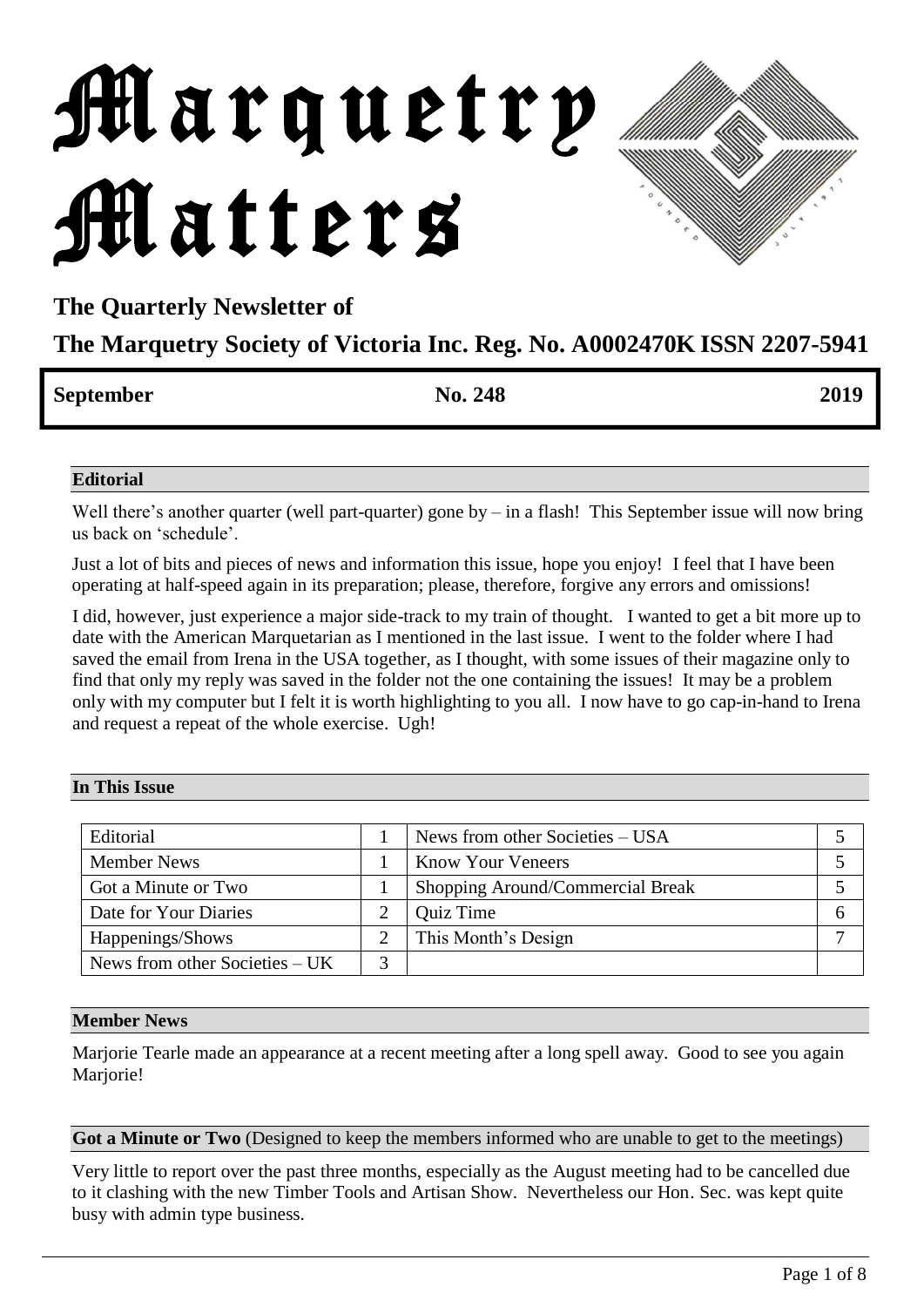#### **Date for Your Diaries**

The Hand Tool Preservation Association of Australia Inc. hosts the:

Antique & Collectable HANDTOOL MARKET, SUNDAY October  $6<sup>th</sup>$  2019 9.00 am to 12.30 pm. Fifty + Tables of Collectable & User Hand Tools.

Venue – St. Anthony's School Hall, 164-168 Neerim Rd (corner Neerim & Grange Rds.), Caulfield East Melway Ref. 68 F4. Enquiries: George 0406 687 980, email – [toolsales@htpaa.org.au](mailto:toolsales@htpaa.org.au) H.T.P.A.A.Inc. [www.htpaa.org.au;](http://www.htpaa.org.au/) [www.facebook.](http://www.facebook/)com/Hand.Tool.Preservation

#### **Happenings / Shows**

#### **Lilydale Valley Views RV**

We held a Spring Fair at the retirement village where I live and yours truly put on a display of marquetry and how it's done (!) together with a trestle table full of the sorts of things that can be made in our workshop. Despite a lot of villagers and others coming through there were no takers for marquetry and maybe only one for the workshop. Very disappointing and it makes one wonder whether it's all worthwhile!

In a situation like that it is interesting to see how people react. Many would, I believe, have just walked past without really seeing what was there. I seemed to disturb their train of thought when I loudly said "Have you seen marquetry before?" Invariably the response was "Ugh?!" An admission that they hadn't follows then showing some interest – if only 'passing interest'.

Par for the course with me currently is that I took a couple of photographs of the display for inclusion in this item and can't find where they are located in my system; the camera is empty so they must be somewhere! Don't watch this space!

#### **Timber Tools & Artisan Show**

This show is the successor to the Working With Wood Shows that have been going for years and years. For the very first time, again for years and years, we had to pull out of the show at the last minute. We just did not have the 'person-power- to mount it. I was feeling way below par and our Hon Sec Chas had an eye problem that curtailed his driving temporarily. Both Chas and I fronted up at the show to apologize and once the organiser, Candice Tocknell-Gray, realised the situation all was forgiven!

Whilst the show included more artisan types of activities such as metalwork it was a little disappointing to see some of the past regulars not being present. Maybe the next show being at the Showgrounds and probably with a bit bigger venue more will be encouraged to return (including us!). It was good to see Graeme Briton there with his veneers and books but whether it was his last appearance remains to be seen – see later report herein.

#### **The Royal Agricultural Society of Victoria Annual Show**

Although the Show is currently under way the results have been published as under:

1<sup>st</sup>: Marquetry Picture by Jan Slagter 2<sup>nd</sup>: Barber Shop Quartet by John Higgins 3<sup>rd</sup>: Cockatiels by Charles Watt VHC: Burano by Greg Craig HC: WAFL by Charles Watt (WAFL = Women's' Australian Football League)

There was a total of 9 entries all from members of the Society. Once upon a time there would be the odd one from 'outside' the Society but maybe it's a sign of the times that there is no apparent other interest from the art and craft environment. Good on you guys for keeping the flag flying!

I have no photos of the show to date. Hopefully someone will have taken some and I can publish them next issue.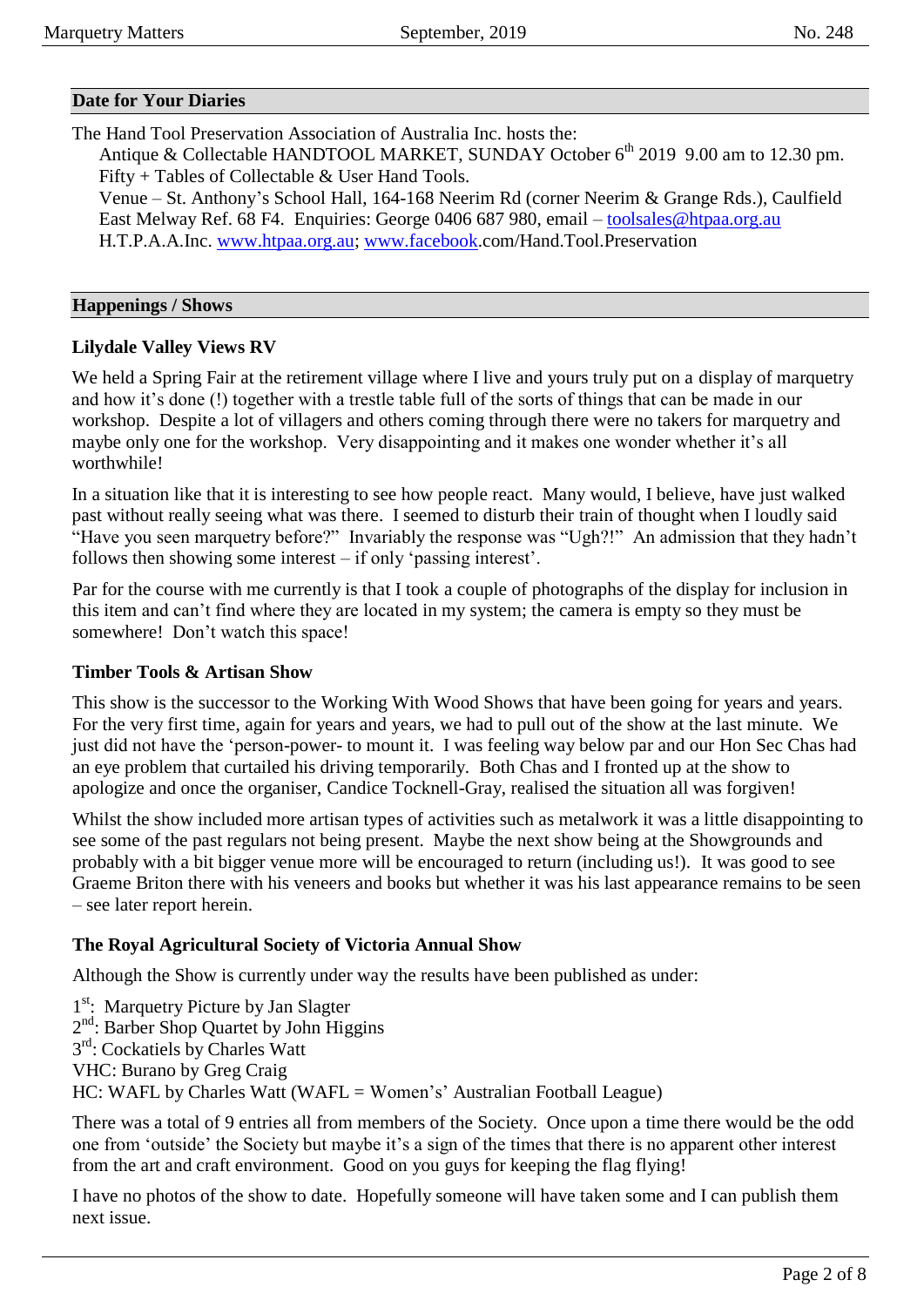#### **News from other Societies**

#### **The Marquetry Society**

It is so good to 'read between the lines' to realise just how vibrant and alive the Marquetry Society is currently.

#### **Spring 2019 Edition, No.266** (following on from the last edition of MM just showing a TOC)

There's a most interesting article on one prestigious golfer Tony Jacklin who, in his playing days in 1969, became the first British player to win The Open Championship in 18 years. The following season he won his second major title, the U.S Open. At the time he was the only European player to win the US Open in 84 years. The article describes an interview with him when it turns out that he has been doing marquetry on and off since the 1950s! I love his 'sales pitch' on being questioned what needs to be said: "Try to convince them how absorbing and satisfying it can be. Encourage them to give it a go, suggest that they may be surprised how interesting the hobby is, and so far removed from the instant gratification of some of the more modern crafts. Take pleasure from the slow build- up of the project, and maybe see that this is much more rewarding than the production of some bland item in a short time. The satisfaction from producing a good marquetry picture is inspirational. Each picture is a unique piece of art. It is a wonderful pastime".

What more can be said? Except that his work on mainly portraits of well-known people appears phenomenal! In more recent years he has taken to laser-cutting production in quite a commercial sense. The interviewer concludes with: "He put over the strengths, benefits and sheer pleasure of practising marquetry in a very convincing manner. His take on marquetry is truly inspirational, he is a great ambassador for our hobby and his persuasive arguments for its merits would certainly have convinced me to give it a try, had I not already known of its attractions".

It's a fascinating read!

There is then the start of a series written by David Walker aimed at beginners and independents who would like guidance on how the essential tasks of applying stringers, borders and cutting mitres are done with a good degree of success. A couple of pages of great information.

I love the idea of a 'ShedFest'. This one is by the Cotswold Group and I just wonder whether the concept would be worth exploring here 'down under'!

Under the heading of Marquetry Tools another little article on the subject of an historical marquetry kit got me off on yet another tangent! (I know, I can't help myself!) Reference is made to "The Cove Workshop" which, of course I Googled immediately and was blown away (to use the modern vernacular) by its content. I really will have to make this the subject of an article all on its own in a future issue of MM. Amazing stuff! Do take a look at this website in the meantime: <https://www.marquetrykit.co.uk/> Even clicking on a particular kit takes you off to more and more kits!

Continue to be blown away by Googling website:<https://deverenigdemarqueteurs.com/> (mentioned earlier in the journal in the 'Other useful addresses'. Wow, what talent from this country!

Another 50 pages of absorbing interest maintained to the very end with the 'Readers Letters', this time highlighting 'The Last Supper' and 'You only need a few tools'. Yes, I smiled too, Alan!

#### **Summer 2019 Edition, No.267** (following on etc........)

As with 266 above there is a lot of person-type writing from various individual office-bearers which all in one way or another have that little 'pearl of wisdom' in them. Most readable!

Book Review. The book "The Craft of Veneering – a Complete Guide from Basic to Advanced" by Marquetry Society member Craig Thidodeau has recently been released and covers veneer production from log to finished pieces of beautiful furniture. It sounds like a great buy and is said to challenge Bill Lincoln's "The Art and Practice of Marquetry" as the today's 'bible' of marquetry. Priced at around A\$65 delivered it is not cheap for a paperback but could be a good investment for a society or club.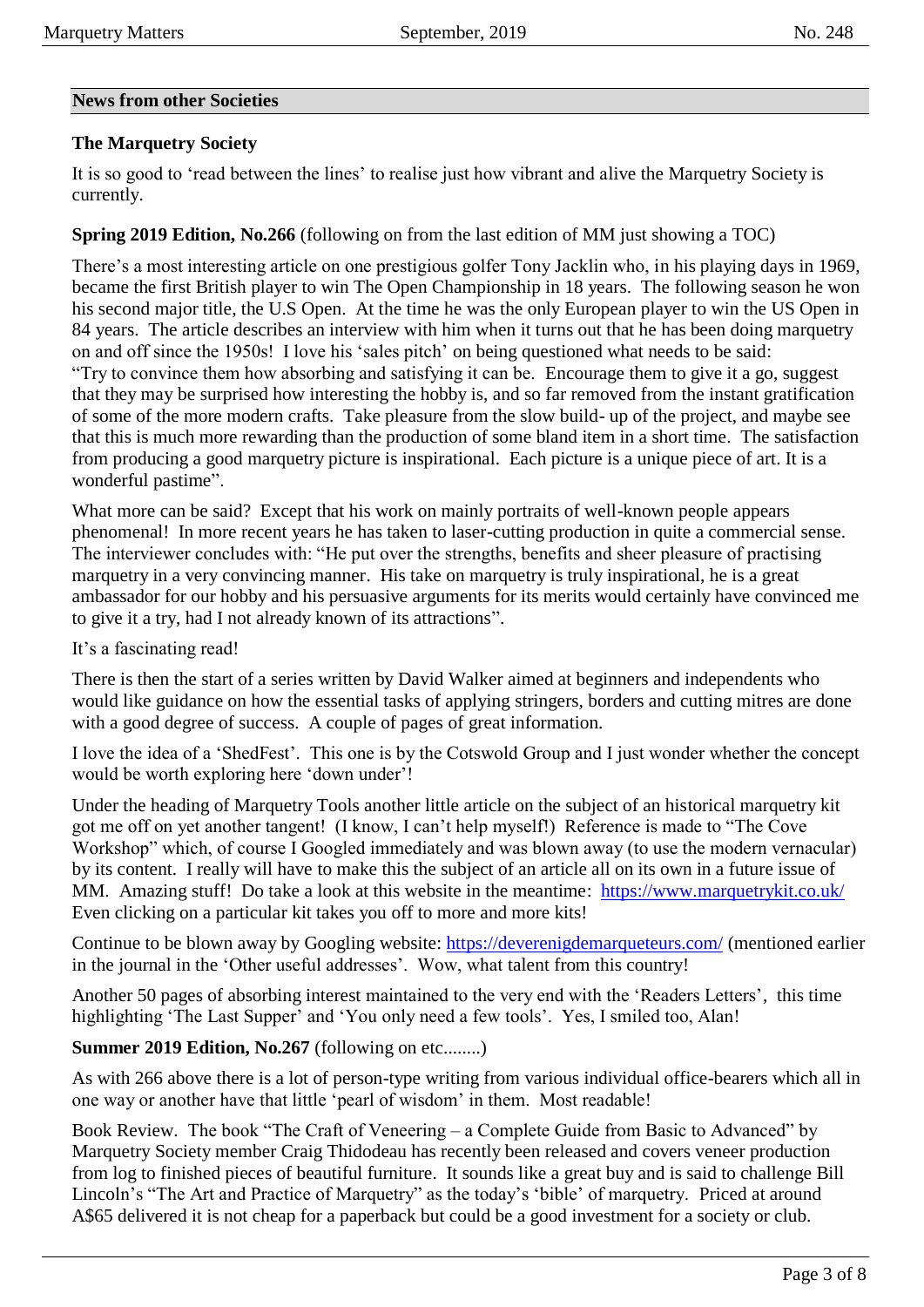Veneer Examples – Unusual Figuring – Rosewood is part of a series featuring unusual figuring in veneers. Part 10. All Variations of Rosewood – all very beautiful but could be so confusing if you're trying to identify some!

Nice little article on Luthier clamps which are said to be quick and easy to make, and light to use. Made from wood (these were oak) each clamp consists of a bar, a fixed head and a movable, cam-operated jaw. They look good and would come into their own when in great numbers around a panel or such.

Part 2 on mounting a picture follows more wonderful examples of MS members' pictures – it's enough for me to give up and focus on tiddlywinks!

There's a very interesting article about Marquetry Society member John Sedgwick (who is ex UK but now lives in Canada) which appeared last year in the Canadian magazine Club West. It shows off some of John's magnificent work.

"A Simple & Cheap Press" shows the versatility of using a series of G-cramps instead of a formal press. This one using a couple of bread-boards as main items – inventive! Interestingly enough, though, is the lack of curved tines (if that's the word) that have always been promoted as necessary to ensure pressure starts from the middle of the panel.

As a follow-on from the glueing subject above is a Reader's letter describing using "Evo-Stick weatherproof extra fast PVA glue. Using the "Hot Iron Method" he spreads PVA glue on both surfaces and allows them to dry for about 15 to 20 minutes. Thereafter the surfaces can be brought together, positioned and fixed at one end with a veneer pin, if necessary. This is followed by the application of a hot domestic iron and 12 to 15 minutes to cure. Simple eh?! Anyone game to try it?

#### **Fall 2019 Edition, No.268**

Whilst it is only a tiny reproduction I could not resist showing the winner of the Marquetarian's Rosebowl Award as on the front cover. What a beautiful piece of work by Kerry Rath of the Staffordshire Group.

The 2019 International Marquetry Exhibition gallery and slide show has now been launched on the MS website at [www.marquetry.org.](http://www.marquetry.org/) but many of the exhibits are displayed in this latest issue of The Marquetarian and they make me feel so inadequate yet again – how people can produce such work amazes me! 24 examples in the winners' section and a further 13 in the "Nearly made it class". What a gallery of talent.

I don't know that I had fully comprehended the range of classes in the exhibition nor the number of awards given out but, really, it is most impressive. The Society must be so proud to have such a presence in these strange times



Another aspect that fascinates me is the titles to the works, how some of them are dreamt up beats me.

I need to have another good look at the reports from the MS AGM. It looks as if quite a few possibly contentious items have been aired and it will be interesting to see what comes from them in time.

Part 3 on mounting a picture continues a very descriptive essay on this subject.

The word 'contentious' pops up again here in that 7 pages are devoted to 'Abstract Art & Marquetry' in which there are some amazing applications of marquetry to this art genre. When you look closely at most of these they are really displaying the textures and figures of the woods themselves which I honestly feel is overlooked in much marquetry these days. I don't like to really push the idea of 'painting by numbers 'being applied to wood veneer but somehow it does resonate sometimes.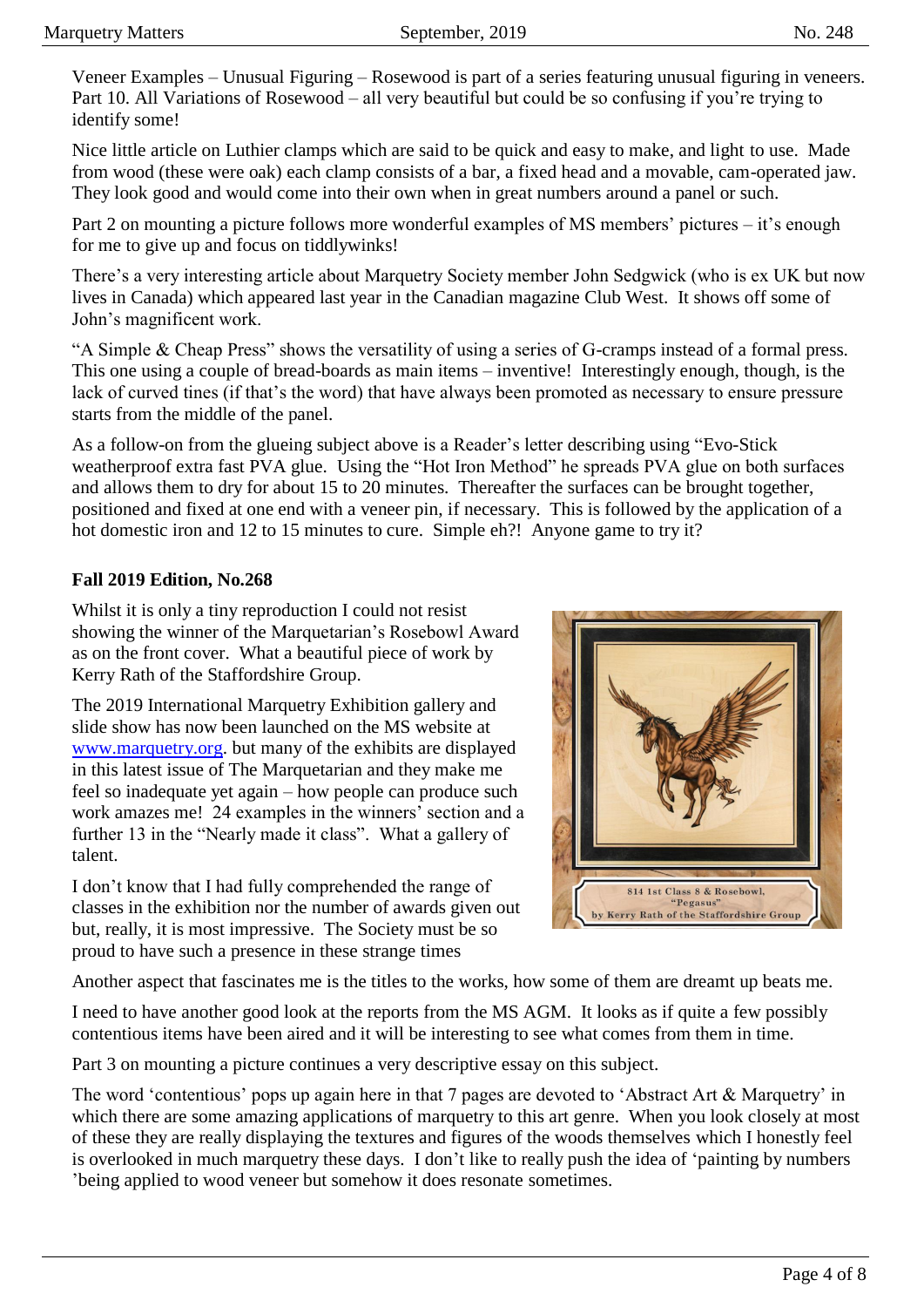#### **The American Marquetry Society**

As mentioned in my Editorial I have caused a bit of a hiatus in my system regarding their newsletters and it will take a little effort to find out exactly what we've got in our library and what I need to obtain. Reviews will have to wait until at least next MM!

#### **Know Your Veneers**

Just a short follow-up from MM Issue No.245, December 2018. Over the past few months on and off I have been sorting my sample veneers into the categories listed in that article and mounting them on corrugated boards size  $1200 \times 900 - 7$  of them! It has been a mammoth task and I really wonder what the overall benefit is going to be! Nevertheless when I spread the boards out it is fascinating to see the range of colours and textures. I still have a few veneers unidentified to date in the workshop store so the challenge still remains. Also I bought some 8 pieces from Graeme Briton at the Artisan Show and made the mistake of not identifying them at the time. Currently trying to photograph them for Graeme to identify them but even that is proving to be a challenge in itself. The saga continues – watch this space!!

#### **Shopping Around / Bunnings Spotting / Commercial Break**

#### **Australian Premier Veneers, Box Hill**

I recently popped into APV and had a chat with Robert Fabris. Apparently sales of veneers are going well currently, especially to interstate customers and some even to the UK! This is good news for a veneer in relatively small quantities business that was needed to fill the gap when Peter Scott-Young passed away. I had alerted Robert to the fact that Graeme Briton in Tasmania may be interested in selling up and, apparently, he has made contact with him but I am not aware of the outcome.

Check out their website at [www.apveneers.com.au;](http://www.apveneers.com.au/) it is a most comprehensive and impressive catalogue of the veneers that they stock.

#### **Graeme Briton, Tasmania**

Graeme has been a stalwart supporter of the Working With Wood Shows for many, many years. However some recent health problems have prompted him to consider winding up the business and he was heard to say that if someone were to come to the show with a pocketful of money he would be willing to consider it! I believe that such a person did arrive but I am not aware of the outcome. If he is not continuing we wish him well for the future – he will be sorely missed.

#### **Float a Boat, Ringwood**

Another pop-in visit that I made recently was to Float a Boat to have a look at their current stocks of modelling stuff. It is a fascinating little shop catering mainly for the model boat-building community but their materials stocks of plywood, timber and metal tubing take over from where Bunnings leave off sizewise. Particularly are veneer strips 0.6mm thickness in Basswood, African Walnut and Mahogany and in widths 4, 5, 6, 7 and 8mm, all 1M long. Think of the time saved in cutting such widths accurately with a veneer saw let alone a knife! Prices of each strip are around \$1.00 which is not likely to break the bank! The strips are also available in Lime, with smaller sizes of 2 and 3mm width but only in 0.5mm thickness which probably wouldn't match our standard range of veneer thicknesses.

Well worth a visit if you're in the neighbourhood.

They have a website [www.floataboat.com.au](http://www.floataboat.com.au/)

#### **The Woodsmith**

Their RARE WOODS OPEN DAY is on Saturday OCTOBER 19th, 2019. A huge range of Australian & Imported Rare Wood Species that can only be seen at The Woodsmith (or so they say!). - All Dry - All colourful - many never to be repeated! Woodturning, Carving and Cabinet-making Woods; 100s of Bowl Blanks, Turning Squares, Short Boards and Limb Wood, together with lots of useful Bargain Off Cuts. They haven't mentioned veneers but I would say that there is a good chance of some being sold off at bargain prices!

Open 9.00am to 1.00pm at The Woodsmith Pty Ltd Factory 1/35 Lusher Road Croydon Vic. 3136.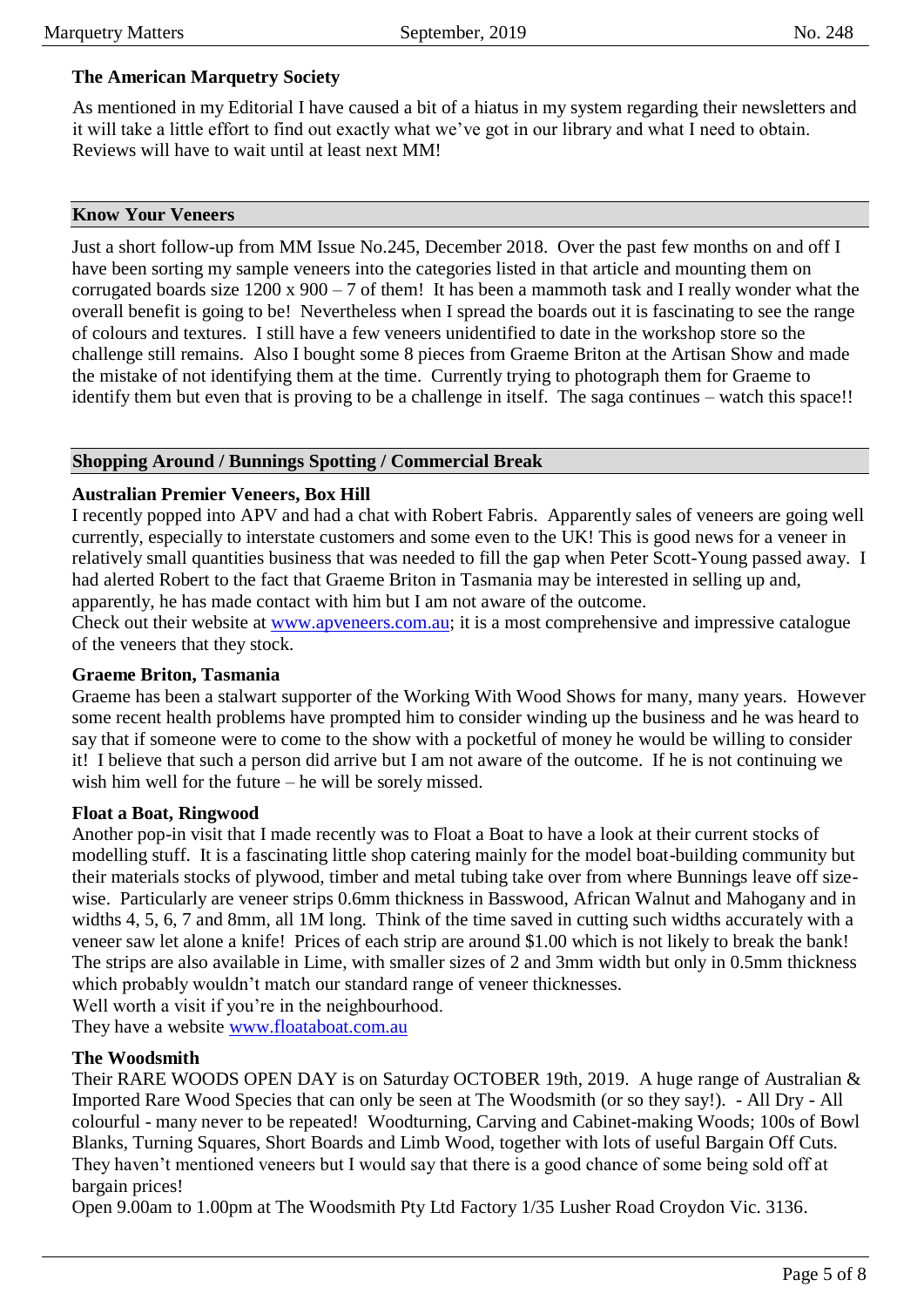#### **Quiz Time**

I think I received this a little while ago from our compatriots in Western Australia – my apologies, sort of, for not including it earlier.

### **VENEER RIDDLES**

Here are some cryptic clues for you to see whether you can name the veneer:

|    | Example: A veneer you can get your teeth into                 | Gum.         |
|----|---------------------------------------------------------------|--------------|
|    | 1. What veneer grows nearest to the beach                     | .            |
| 2. | What veneer is older than most                                | .            |
| 3. | What veneer always has a partner                              | .            |
| 4. | What is the neatest veneer                                    | .            |
| 5. | What veneer grieves the most                                  | .            |
| 6. | Zsa Zsa Gabor's favourite veneer                              | .            |
| 7. | One half of a famous comedy duo                               | .            |
| 8. | The RAAF's favourite veneer                                   | .            |
|    | 9. What veneer is reduced to nothing                          | .            |
|    | 10. What is the loneliest veneer                              | .            |
|    | 11. William Tells' favourite veneer                           | .            |
|    | 12. The veneer that bore 'a hundred yellow ribbons'           | .            |
|    | 13. Early convicts felt the wrath of this veneer              | .            |
|    | 14. A very handy veneer                                       | .            |
|    | 15. A pronoun veneer                                          | .            |
|    | 16. A veneer that is ill all the time                         | . <b>.</b>   |
|    | 17. A veneer with a burnt bottom                              | .            |
|    | 18. A veneer with a deep voice                                | .            |
|    | 19. A veneer to make crates from                              | .            |
|    | 20. A veneer that makes you lay your own floor coverings      |              |
|    | 21. A very regal veneer                                       | .            |
|    | 22. A veneer to make cloth from                               | . <b>. .</b> |
|    | 23. A veneer that secures the bottom of a dress               |              |
|    | 24. A veneer that comes from Colorado                         |              |
|    | 25. A well liked veneer if it has you                         |              |
|    | 26. A female veneer                                           |              |
|    | Answers will be provided in the next issue of MM in December. |              |

# **May your troubles be less... May your blessings be more... May nothing but happiness come through your door**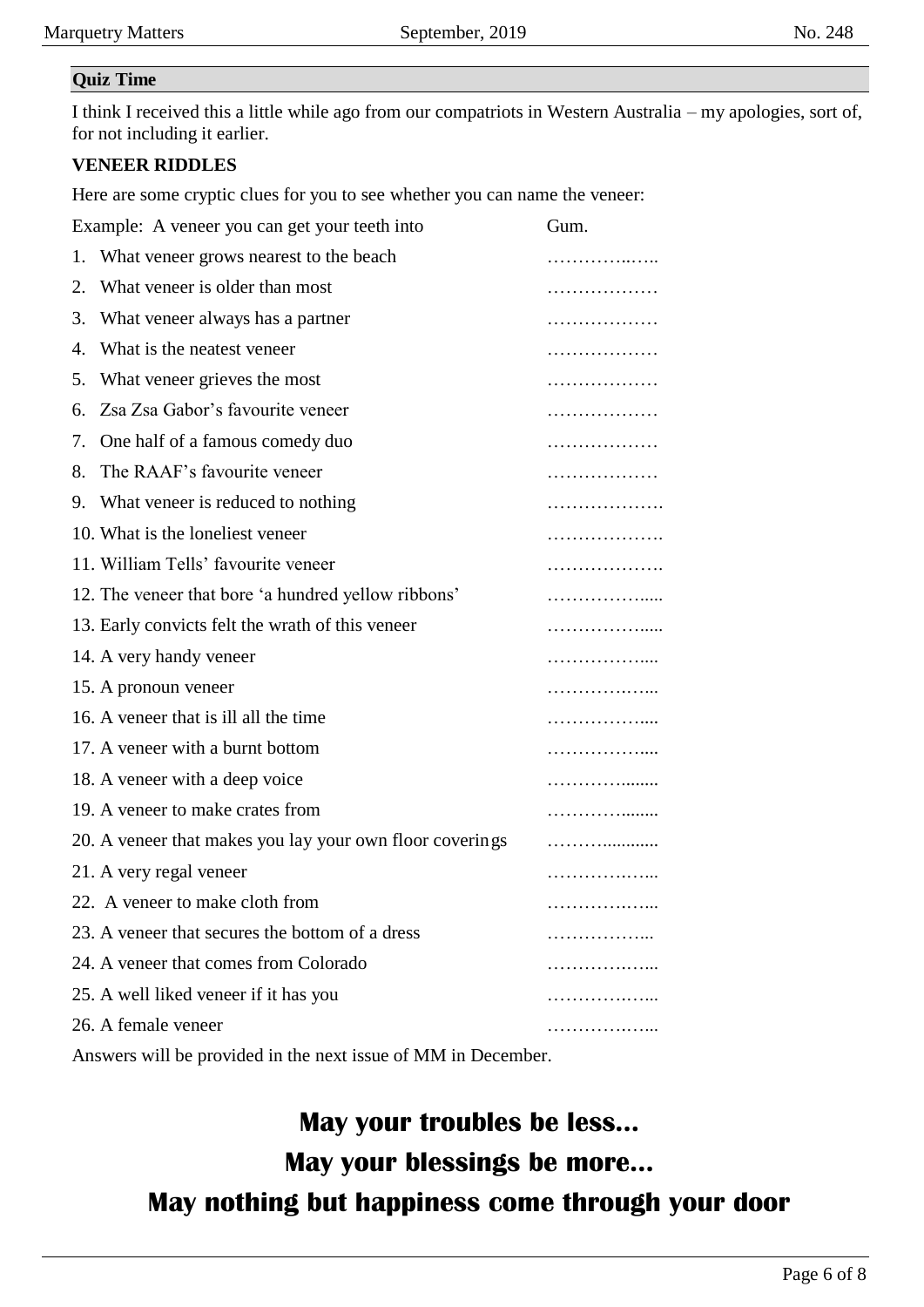# **This Month's Design**

I believe the following "Tranquil Scene" would make a beautiful marquetry picture provided that the right veneers were used.

It has been developed from a birthday card and the enlarging has caused a lack of definition. Even so I believe the basic concept is captured so it's now up to you!